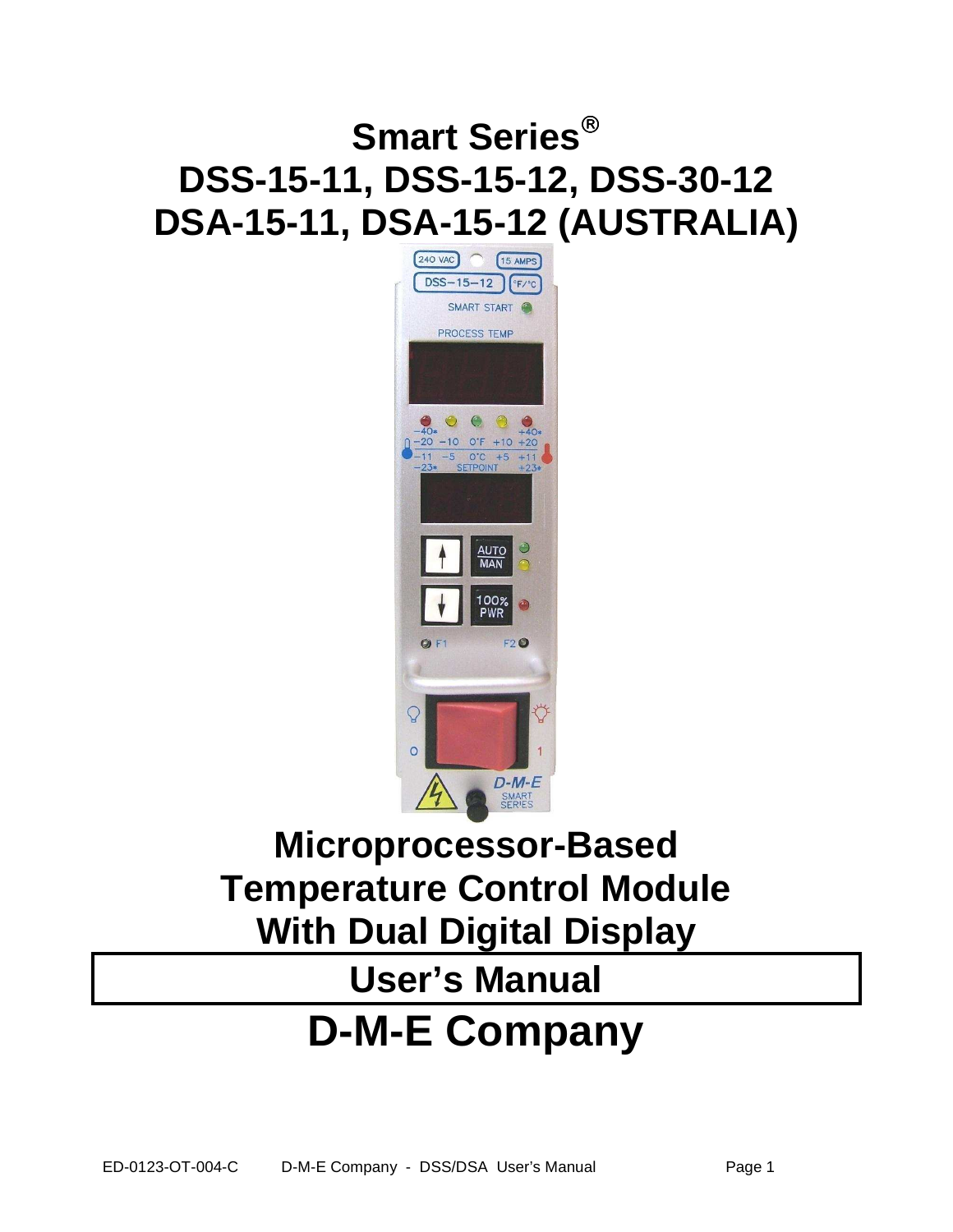Copyright © D-M-E<sup>®</sup> Company LLC 2010. All rights reserved.

D-M-E Company products are covered by USA and foreign patents, trademarks and copyrights issued and pending. Information in this publication supersedes that in all previously published material. Specifications and any changes are reserved.

Printed in the United States of America

#### **D-M-E Company LLC 29111 Stephenson Highway Madison Heights, MI 48071 USA**

D-M-E<sup>®</sup> Company and D-M-E<sup>®</sup> are registered trademarks of D-M-E Company LLC.

#### **WARRANTY**

D-M-E Company warrants that this product will be free from defects in materials and workmanship for a period of three (3) years from the date of shipment. If any such product proves defective during this warranty period, D-M-E Company, at its option, either will repair the defective product without charge for parts and labor, or will provide a replacement in exchange for the defective product.

This warranty shall not apply to any defect, failure or damage caused by improper use or improper or inadequate maintenance and care. D-M-E Company shall not be obligated to furnish service under this warranty; a) to repair damage resulting from attempts by personnel other than D-M-E Company representatives to repair or service the product; b) to repair damage resulting from improper use or connection to incompatible equipment; or c) to service a product that has been modified or integrated with other products when the effect of such modification or integration increases the time or difficulty of servicing the product.

This warranty excludes replacement of fuses (in the 15 amp models) or triac and damage to the module from the use of improper styles of fuses. Use only ABC type replacement fuses. The maximum allowable fuse rating is 15 amps. Lower ratings may be used for improved protection.

**This warranty excludes replacement of Fuses, Triac, Calibration, and damage to the product from the use of improper styles of fuses. (Use only ABC type replacement F1 & F2 Load Fuses) The maximum allowable Load Fuse rating is 15 amps. Lower ratings may be used for improved protection.** 

#### **SAFETY**

D-M-E Company products have been designed to be safe and simple to operate. As with any electronic equipment, you must observe standard safety procedures to protect both yourself and the equipment.

#### **To Prevent Injuries:**

- To avoid electrical shock or fire hazard, do not apply voltage to a terminal that exceeds the range specified for that terminal.
- To avoid mechanical injury, electrical shock or fire hazard, do not operate this product with covers or panels removed. All unused slots of a main frame must be covered with the appropriately sized blank panels.
- To avoid electrical shock or fire hazard, do not operate this product when wet.
- To avoid injury or fire hazard, do not operate this product in an explosive atmosphere.

#### **To Prevent Product Damage:**

• Do not operate this product from a power source that applies more than the voltages specified.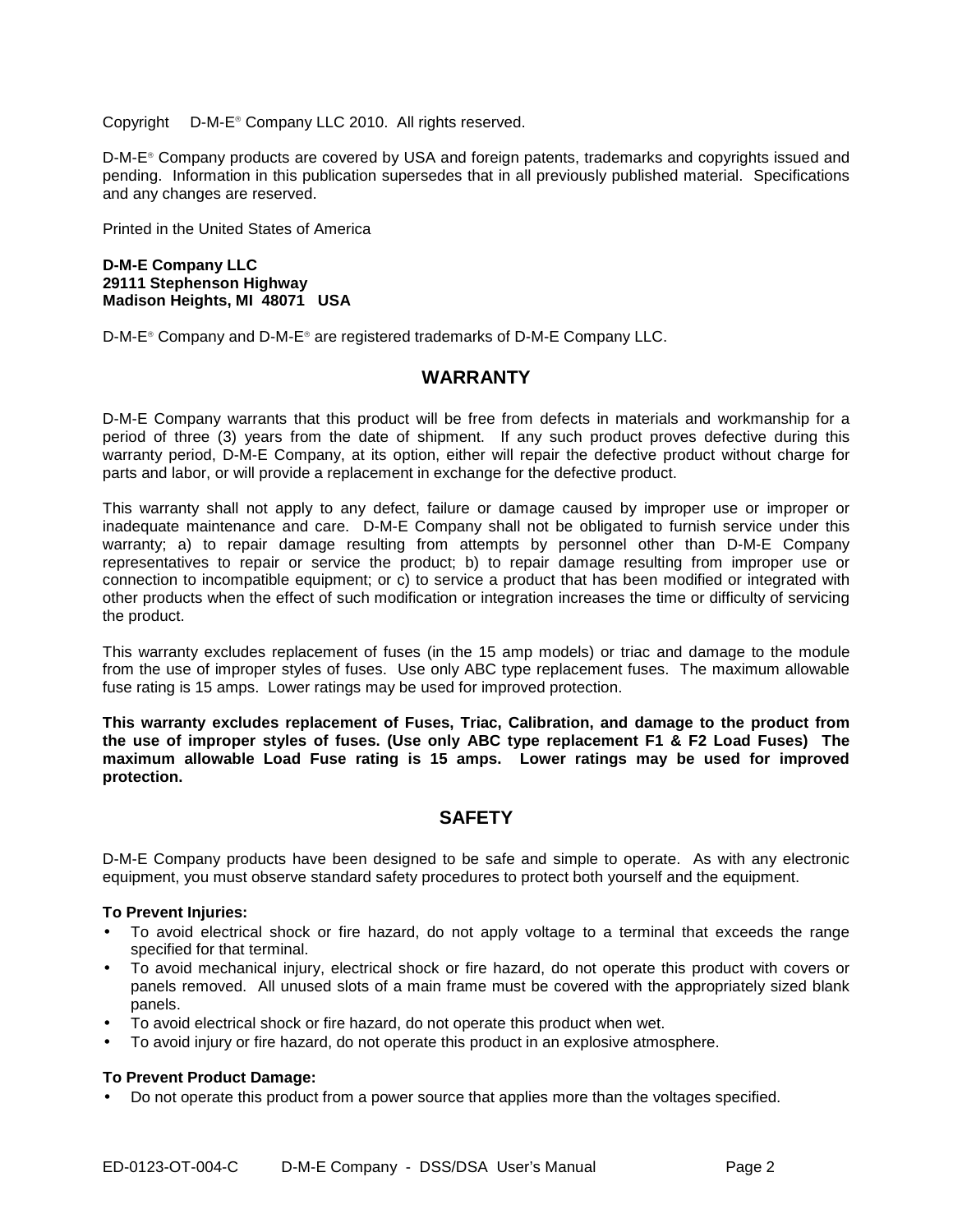### **D-M-E Standard Smart Series Microprocessor-Based Temperature Control Module With Dual Digital Display DSS-15-11, DSS-15-12, DSS-30-12, DSA-15-11, DSA-15-12 (AUSTRALIA)**

#### **GENERAL DESCRIPTION**

The DSS™ & DSA™ are D-M-E® Smart Series® dual indicating temperature control modules. These microprocessor-based control modules are designed to maintain the desired set point temperature even under the most adverse processing variables. The units incorporate features common to the SSM control module, such as heater bake out, input failure alarms, auto or manual operation, and solid state outputs. Other features include 100% power switch, bumpless transfer, and enhanced noise immunity. The DSS™ & DSA™ modules are designed to survive the elements that degrade control performance. Specialized circuitry is used to guard against electrical noise and static discharge. Fuzzy logic is used to prevent set point overshoot on startup, and over and undershoots when changing set point.

#### **OPERATION**

**Automatic Mode:** The microprocessor maintains temperature using a closed loop PID control method. Closed loop means the unit continuously looks at the process temperature to determine whether or not to adjust the power delivered to the heater. With PID control, it anticipates the system characteristics to make accurate adjustments and correct for errors. "Fuzzy logic" is used to minimize overshoots and undershoots of set point.

**Auto-tuning:** See Figure 1. Auto-tuning PID parameters are automatically initiated after power up, or when the set point is changed by greater than 100°F. Auto tuning begins when the process temperature is at 80% of set point. During auto tuning the heat proportional band is set to 0, and the control goes into the ON/OFF mode at 90% of the established set point. Once the control finishes "learning" the system, it returns to a standard PID control with the heat PID values automatically set as a result of auto tuning.



**Figure 1 - Auto-tuning**

**Bumpless Transfer:** While in the auto mode and within 5°F of set point, the control periodically calculates and records the average percent power required to keep the process temperature at set point. When the control is switched to manual mode, the last stored percent power becomes the manual set point. The percent power is stored before the fault occurs.

**Power-Up:** Upon power up, the unit retains the same set point and operation mode as when the unit was turned off. If the unit is turned off while at 100% power, upon power up it returns to the mode and set point retained before switching to 100% power.

**Input Fault:** Thermocouple break protection, and shorted or reversed thermocouple all override Smart Start® and normal modes. Output is inhibited, although bumpless transfer may be used to override, automatically or manually.

**Manual Mode:** For open thermocouple or other thermocouple failure, open loop-percent power is used. In manual mode, the microprocessor maintains a power level using an open loop power control method. Open loop means the process temperature is not used to determine whether or not adjustments should be made. This enables the user to continue production and override thermocouple wire breaks, short circuits, or lead reversal until the problem has been resolved. Manual mode overrides thermocouple break protection, reversed thermocouple, shorted thermocouple, and any normal modes.

**Smart Start<sup>®</sup>:** Smart Start® is automatic on start-up in the auto mode, and provides a linear ramp to set point for heater bake out. Smart Start® is complete when five minutes expires or when set point is reached.

**100% Power:** When 100% PWR is pressed, the output is full on until the timeout period is complete. The new DSS/DSA uses software programming to set the time period. See page 6 for setup information.

#### **FEATURE/FUNCTION**

**Auto Tuning:** Fuzzy logic, microprocessor-based PID control. **Dual Display:** Upper display shows process temperature while lower display shows desired set point temperature. Smart Start<sup>®</sup>: Safely bakes out internal heater moisture. **100% Power Option:** Breaks through cavity gate freeze off. **EMI Resistant:** Stable/reliable operation. **Auto/Manual:** Flexibility in control modes.

**Input Fault Indication:** Alerts operator to a problem and takes corrective action.

**Bumpless Transfer:** Minimizes set point adjustment when switching to manual mode.

**Standby Heat:** Applies a low temperature set point to heaters to prevent moisture build-up, and material degradation.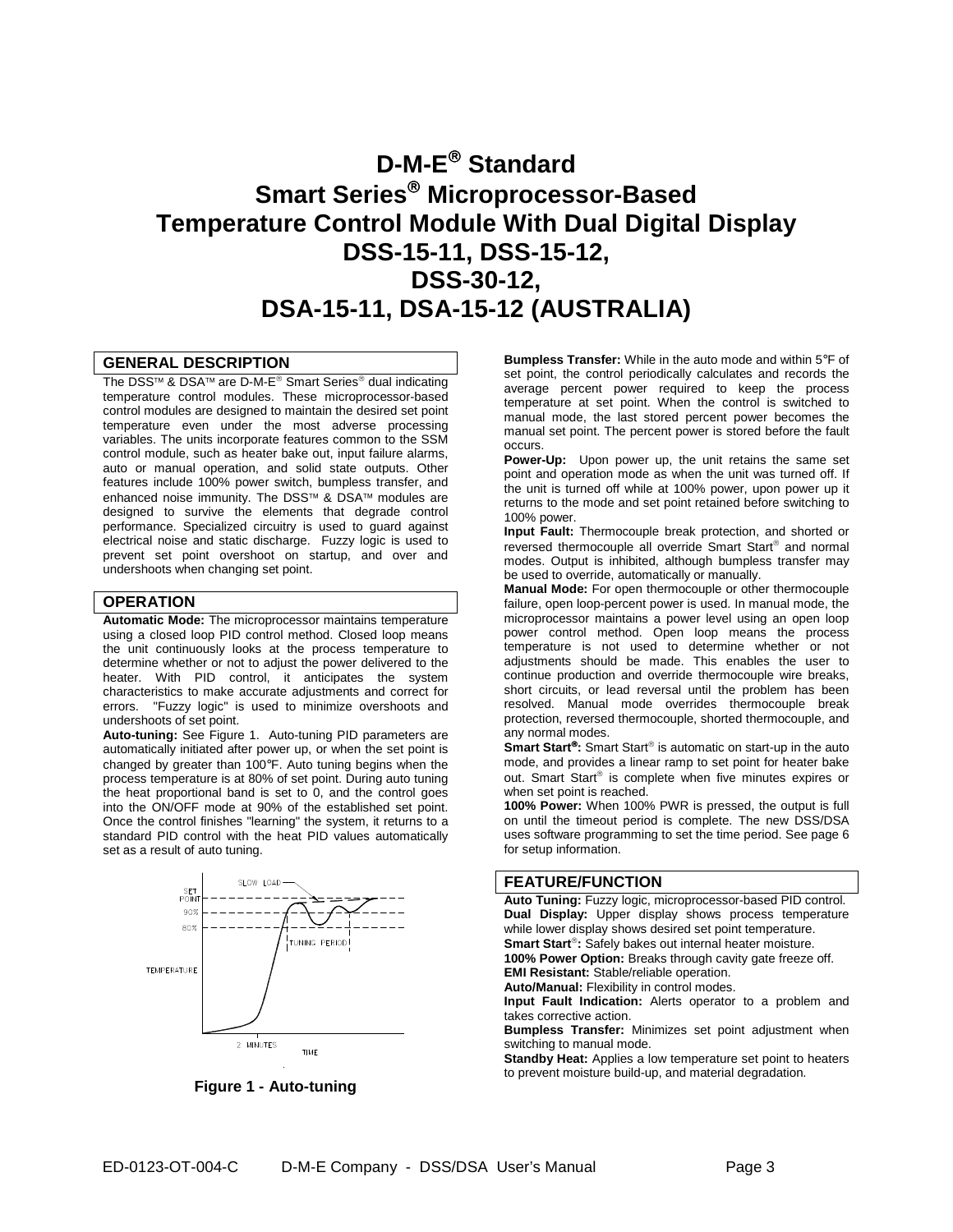**Temperature Alarm:** Sends a signal to a D-M-E TAS-05-XX module, which produces an audio/visual alarm and provides a relay contact closure.

#### **PERFORMANCE SPECIFICATIONS**

**Auto and Manual Control Modes:** High-speed time proportioning Selective Cycle<sup>®</sup>.

**Temperature Range:** Ambient to 999°F/537°C.

**Control Accuracy:** +/-1°F/0.5°C dependent on the total thermal system.

**Temperature Stability:** +/-0.5% of full scale over the ambient range of 32° to 120°F / 0° to 50°C.

**Calibration Accuracy:** Better than 0.2% of full scale.

**Power response time:** 0.538 seconds.

**Manual Control:** Adjustable from 0 - 100%, maintains output power within 1% of set point.

**Smart Start :** Linear voltage ramping.

**Maximum Smart Start<sup>®</sup> Duration:** 5 minutes.

**Smart Start Override Temperature:** 256°F/124°C.

**100% Power:** Applies 100% power to the output. Software selectable zero, 15 or 30 seconds.

#### **Operational Priority -**

Smart Start<sup>®</sup> precedes auto mode.

Thermocouple (T/C) break, reversed or shorted T/C overrides Smart Start® and auto modes.

Manual control overrides the auto mode, T/C breaks, reversed or shorted thermocouples.

Output is inhibited during all fault conditions, unless bumpless transfer is selected.

#### **INPUT SPECIFICATIONS**

**Thermocouple Sensor:** Type J, grounded or ungrounded.

**External T/C Resistance:** Less than 0.1°F/ohm.

**T/C Isolation:** Isolated by control circuit power supply.

**Cold Junction Compensation:** Automatic, better than 0.03°F/°F (0.015°C/°C).

**T/C Break, Reversed & Shorted Protection:** Automatically inhibits power to heater, or invokes bumpless transfer

**Input Impedance:** 5.6 Mega Ohms.

**Input Amplifier Stability:** Greater than 0.02°F/°F (0.01°C/°C). **Common Mode Rejection Ratio:** Greater than 120 dB. **Power Supply Rejection Ratio:** Greater than 110 dB.

#### **OUTPUT SPECIFICATIONS**

**Voltage / Power Capability:** 240VAC nominal, single phase, (120VAC available).

**15 AMP:** 3600 watts @240VAC (1800 watts @ 120VAC).

**30 AMP:** 7200 watts @240VAC (3600 watts @ 120VAC). **Output Drive:** Internal solid state triac, triggered by zero AC

crossing pulses.

**Overload Protection:** 

**15 AMP:** Fuses are provided on both sides of AC line. (Except DSA)

**30 AMP:** Fast acting circuit breaker.

**Transient Protection:** dv/dt and transient pulse suppression included.

**Power Line Protection:** Optically and transformer isolated from AC lines. Isolation voltage is greater than 2500 volts.

#### **ELECTRICAL POWER SPECIFICATIONS**

**Input Voltage:** 240/120 +10%/-15%.

**Frequency:** 50/60 Hz.

**DC Power Supply's:** Internally generated, regulated, and compensated. Transformer isolated from AC lines. **Module Power Usage:** Less than 6 watts, excluding load.

#### **Dimensions:**

**15 AMP:** Width 2.0" (5.08 cm), Height 7.0" (17.78 cm), and Depth 7.5" (19.05 cm).

**30 AMP:** Width 4.0" (10.16 cm), Height 7.0" (17.78 cm), and Depth 7.5" (19.05 cm).

**NOTE:** Standard (240 VAC) modules are compatible with main frames wired for either 240 VAC three phase (standard) or 240 VAC single phase.

Use DSS/DSA-15-11 for 120 VAC operation.

Use DSS/DSA-15-12 for 240 VAC operation.

#### **Fuse Requirements:**

DSS-15: (2) ABC-15 ceramic cartridge fuses, F1 & F2 DSA-15: (1) ABC-15 ceramic cartridge fuse, F2 (Note: (2) spare ABC-15 fuses included with module) DSS/DSA: 200mA ceramic cartridge fuse, F3. (Check Module) (Note: Older Modules use different F3 Fuse styles)

#### **KEYS AND DISPLAYS**

#### See Figure 2.

1. Smart Start<sup>®</sup> Illuminated: Indicates Smart Start<sup>®</sup> is on.

**2. Process Temperature Display:** Shows process temperature and error codes.<br>3. Temperature Deviation

**3. Temperature Deviation Indicators:** Displays the magnitude of process temperature deviation from set point.

**4. Set Point Display:** The auto and manual set points are displayed here.

**5. Auto/Manual Switch:** Selects automatic closed loop (temperature set point) or manual (% power) open loop control modes.

**6. Auto Light:** Auto mode is selected.

**7. Manual Light:** Manual mode is selected.

**8. 100% Power Switch:** Initiates 100% power output. Time

out is software selectable. See page 6 for setup information.

**9. 100% Power Light:** Indicates unit is in 100% power mode.

**10. Up Arrow:** Increases desired set point value.

**11. Down Arrow:** Decreases desired set point value.

**12. F1/F2 Lights:** Illuminated when fuse has blown. (15 Amp unit only).

**13. Power On/Off Switch.** (Circuit breaker used on DSS-30)



**Figure 2 - DSS-15-12 Module**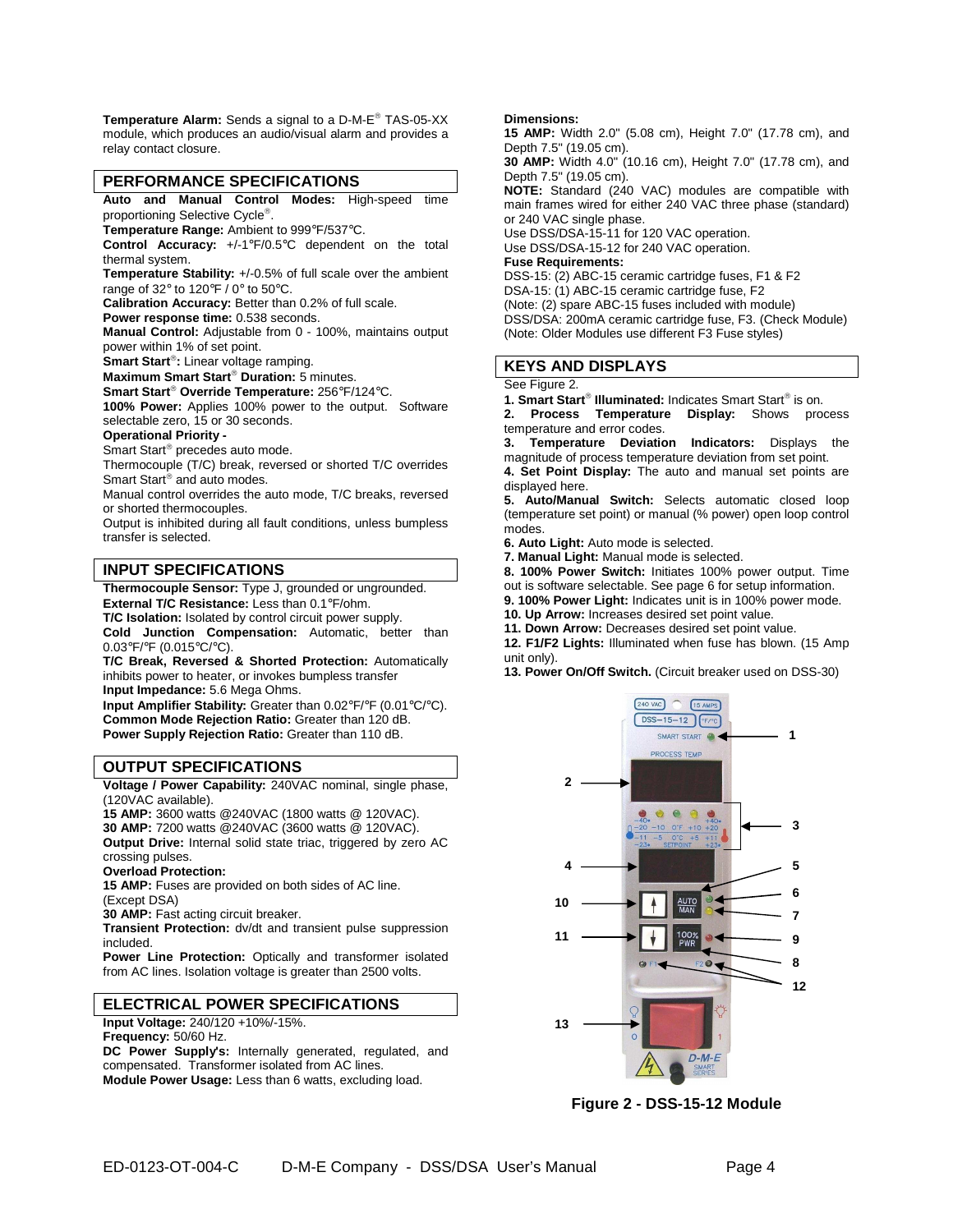#### **DISPLAYS AND INDICATORS**

**Upper Display:** The upper display is a three digit, seven segment display showing process temperature and error codes.

With a thermocouple in manual mode, the display reads process temperature. While in the manual mode, without a thermocouple, the display reads oPi (open input). The display range is from ambient to 999°F/537°C. Also see diagnostic section for information on diagnostics that are displayed when an input fault is present. Upon power up, "deg" will be displayed.

**Lower Display:** The lower display is a three-digit sevensegment display used to show set point. The manual, auto, and 100% power modes are shown here. The AUTO/MAN key selects between automatic and manual operation, while the 100% PWR key selects 100% power mode. "F" or "C" will be displayed on power up.

#### **LED Indicators:**

**SMART START<sup>®</sup>** - During Smart Start<sup>®</sup> the green LED is on. **Deviation LED's:** 

**Green** indicates a temperature deviation from setpoint of less than +/-10°F/5°C.

**Yellow** indicates a temperature deviation from setpoint of greater than or equal to  $+/-10^{\circ}F/5^{\circ}C$  and less than  $+/-$ 20°F/11°C.

**Red** indicates a temperature deviation from setpoint of greater than or equal to +/-20°F/11°C and less than+/-30°F/17°C.

**Flashing red** indicates a temperature deviation from setpoint of greater than or equal to +/-30°F/17°C.

**AUTO** - The green LED adjacent to the AUTO key is on while in the automatic mode.

**MAN** - The yellow LED adjacent to the MAN key is on while in the manual mode.

**100% PWR** - The red LED next to the 100% PWR key flashes while in 100% power mode. All other LED's are off in this mode.

**F1** and **F2** - The orange neon light turns on when its corresponding fuse clears. (DSS/DSA-15 only).

#### **Keys:**

#### See Figure 3.

**AUTO/MAN:** The Auto/Man key provides either automatic or manual percent power control. Adjust the temperature set point while in the Auto mode. The illuminated green LED indicates the Auto mode. Adjust the percent power while in the manual mode. The illuminated yellow LED indicates manual mode. This key is also used to select bumpless transfer mode on power up.

**UP/DOWN ARROWS:** Adjust the auto or manual set point via the up/down arrow keys. The new set point is automatically entered 1 second after the last key is pressed. The up arrow key is also used to select degrees F or C operation on power up. The down arrow key is also used to select load type (fast or slow) on power up.

**100% PWR:** When the 100% PWR key is pressed, 100% power is applied to the load for a time period determined by software. See page 6 for setup information. Press any key to disable, and the control returns to the previous set mode. When in 100% power, it is indicated by the red LED flashing next to the 100% PWR key, and "100" flashing in the lower display.



**Figure 3 - Keys**

#### **CONTROLS AND INDICATORS**

**Auto/Manual Selection:** Push-button switch with LED indicators adjacent to switch.

**Set Point Adjustment:** Push-button up & down arrow keys. **100% Power Selection:** Push-button switch with LED indicator adjacent. See page 6 for setup information.

**Power On/Off:** 16 Amp rocker switch. On the DSS-30, a 30 Amp circuit breaker is used. Both are UL, CSA, & VDE approved.

**Set Point Display:** Three 0.4", seven-segment digit display. Also displays alarm codes and flashing "100" for 100% power operation.

**Process Display:** Three 0.56", seven-segment digit display..

**100% Power Indication:** Red LED adjacent to 100% power key flashes. Setpoint display flashes "100."

**Auto Indication:** Illuminates green LED adjacent to Auto/Man key.

**Manual Indication:** Illuminates yellow LED adjacent to Auto/Man key.

Smart Start<sup>®</sup> Indication: Illuminates green LED above the process display.

**Shorted T/C Indication:** Flashes "Shi" in process display. **Open T/C Indication:** Flashes "oPi" in process display.

**Reversed T/C Indication:** Flashes "bci" in process display.

**Temperature Deviation Indicators:** Five separate LED's - +/-

20°F/11°C = **Red**, +/-10°F/5°C = **Yellow**, 0°= **Green Blown Fuse Indicators:** Two orange indicators for Fuse 1 (F1) and Fuse 2 (F2). (Used in 15 Amp unit only).

#### **TEMPERATURE MODE F/C**

To set the temperature mode in degrees F or C, press the up arrow key, (increment key), while simultaneously turning the power on to the unit. The word "dEg" will appear in the upper display, and either " F " or " C " will appear in the lower display. To change the mode, turn the power off for 5 seconds and then turn power back on while pressing the increment key. The display will then indicate which mode the unit is in.



**Figure 4 - Temperature Mode**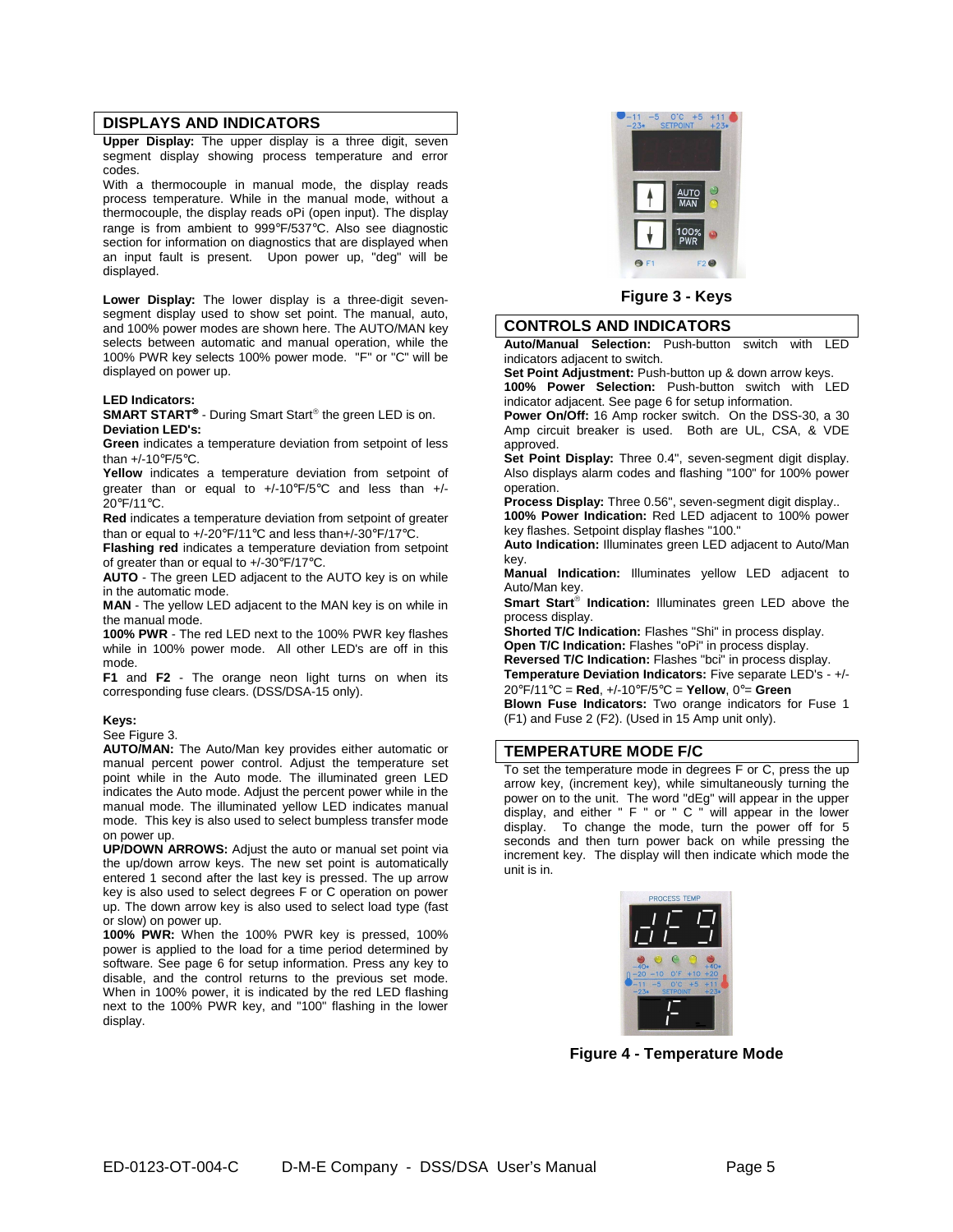#### **LOAD TYPE SELECTION**

The type of the load is selected by depressing the down arrow key simultaneously while powering the unit on. This will select a fast or a slow load. A fast load is described as a mold temperature rise of no less than 3 degrees F in 60 seconds. A slow load is a change of no less than 3 degrees F in 250 seconds. This feature is provided so that a fast or slow load can be selected allowing the easy detection of shorted thermocouple inputs. For proper protection of heaters and the molding system, a fast response should be selected unless slow temperature rise is expected, as is the case with manifold or barrel heaters.



#### **Figure 5 - Fast Load Selected**



**Figure 6 - Slow Load Selected**

#### **100% POWER SETTINGS**

#### **100% PWR Timer Settings**

Press and hold the 100% power button while turning power on. The module will enter a setup mode where the user can select a time setting of 0, 15 or 30 seconds using the up and down arrows. Once the time has been set, press the 100% power button again to program the setting into memory.

#### **BUMPLESS TRANSFER**

"Bumpless transfer" is defined as a thermocouple failure causing the module to automatically switch into manual percent power mode, if the module has learned the percent power. To force the module into this mode, press the To force the module into this mode, press the "AUTO/MAN" key simultaneously while turning the power on. The upper display will show "AUt" and the lower display will show "bPL" for 3 seconds indicating that automatic bumpless transfer mode has been selected. This mode will now be stored in the modules permanent memory. To deactivate the bumpless transfer mode - repeat the power on procedure while pressing the "AUTO/MAN" key. This will cause the module to display, "inh" in the upper display, and "Out" in the lower display, indicating that the output power will be inhibited upon thermocouple failure. The user will have to then place the unit in the manual mode to gain control of the output power.

Once the Auto mode set point is reached, and the controller is placed in the Standby Heat mode, if a T/C failure occurs, the unit will switch to manual percent power mode and continue controlling power. When the controller is released from the Standby Heat mode, the unit will use the last valid percent power it learned prior to entering the Standby Heat mode and it will continue to control power in the Manual percent power mode.

If the module has reached set point in the Auto mode, and the T/C fails, the unit will switch to Manual percent power mode and continue controlling power. If the module is then instructed to switch to the Standby Heat mode, the unit will set power level to 0%, (no output.)

If the module has not reached set point in the Auto mode, and the T/C fails, the unit will switch to Manual percent power mode and continue with the last valid Manual percent power stored before the T/C failure occurred, or the factory setting of 0%. If the unit is now instructed to switch to the Standby Heat mode, the unit will set the power level to 0%, (no output.) If the module is in Standby Heat Mode and the T/C fails, the unit will switch to Manual mode and will continue controlling power at a learned temporary percent power, or 0% if a value has not been properly learned while in Standby Heat. Upon release from Standby Heat Mode, the unit will use the last valid percent power it learned prior to entering the Standby Heat Mode and it will continue to control power in the Manual percent power mode.

#### **STANDBY HEAT**

When the D-M-E<sup>®</sup> TAS-05-XX module initiates a Standby Heat signal, any DSS/DSA™ module in the auto mode will immediately set the set-point temperature to 200°F/93°C. This function is useful for the continuous application of low power to heaters to prevent moisture build-up and initiate quick startups. \*

\* A communications style main frame is required to support this feature.

#### **ALARM OUTPUT**

When the D-M-E<sup>®</sup> TAS-05-XX module is installed in the D-M-E<sup>®</sup> mainframe, this output feature will activate the alarm output feature on the TAS-05-XX module. The TAS module will produce an audio alarm and provide a relay contact closure when a temperature alarm occurs. This feature is disabled upon power-up until the process temperature is within 10°F of set-point temperature, or until an error occurs. It is also disabled when changing to or from the Standby heat mode. Once the set-point temperature is reached, a deviation of +/- 30°F will activate the alarm. The process must get within +/- 25°F to turn the alarm off (alarm hysteresis =  $5^{\circ}$ F).

When standby heat is engaged, the alarm is inactive until the process falls to 210°F. When leaving standby heat, the alarm is also inactive until the process is within 10°F of set point. This prevents alarms during ramping.

In the manual mode, the alarm is inactive except for errors. Errors always cause an alarm. If the unit is in output inhibit mode, the alarm occurs during an error and is cleared by placing the unit in the manual mode. If the unit is in autobumpless mode, the alarm will stay on even though the unit goes to the manual mode. The user can silence the alarm by pressing and holding the auto/manual key for one second. When errors are corrected and the unit is back in auto mode the alarm is inactive until the process reaches +/-10°F of set point.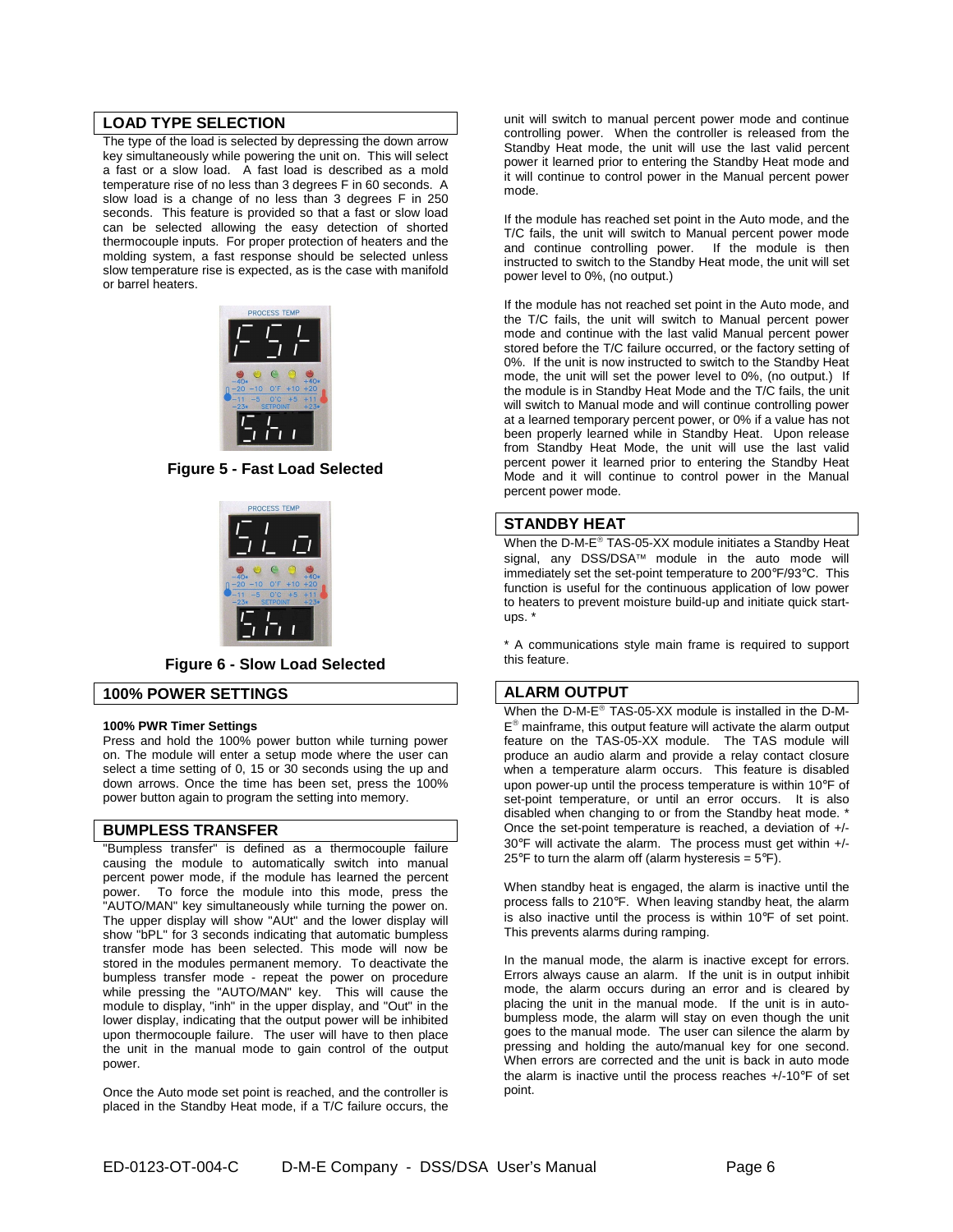#### **DIAGNOSTICS**

The DSS/DSA<sup>TM</sup> diagnostics automatically alert the user to a fault condition.

**Shi:** Shorted thermocouple displays flashing **Shi** alternating with the process temperature every 7 seconds.

Troubleshooting - Check for damage to the thermocouple lead wire. Also check for bare, twisted or pinched leads, open load fuse (F1, F2) or excessive distance between the heater and thermocouple or low watt density may also trigger this diagnostic. Slow loads such as externally heated manifolds may trigger this diagnostic when a fast load is selected. See Load Type Selection section on page 5 to select a slow load response. The **Shi** diagnostic latches upon fault. It is necessary to turn the module off and back on to reset the module. If automatic bumpless transfer is invoked, the module will lock into manual until the module is turned off and back on.



#### **Figure 7 - Shi Diagnostic**

**oPi:** Open thermocouple Indicated by **oPi** flashing while in the auto mode (if output is inhibited), or on steady in the manual oPi mode.



#### **Figure 8 - oPi Diagnostic**

Troubleshooting - Check the thermocouple connections and wires for broken leads, check for damage to the sensor, or check for open fusible link resistor, R42. See Figure 15

**bci:** Reversed thermocouple. Displays flashing **bci** while in the auto mode (if output is inhibited), or on steady in the manual bci mode.



**Over / Under temperature:** The red deviation LED on the left, flashes when the process temperature is below set point by 30°F or more. The red deviation LED on the right flashes when the process is above set point by 30°F or more. Troubleshooting -

Under temperature:

Check for heater failure, open wiring, low voltage, t/c problem, or open load fuse (F1, F2) conditions.

Over temperature:

Check for output failure, shorted triac, heater shorted to ground, shorts to other heater leads, or interaction with other zones of heat.

#### **CALIBRATION PROCEDURE**

**Equipment needed:** 

1. Type J thermocouple simulator

#### **Test Procedure:**

- 1. Connect the thermocouple simulator to the thermocouple input on the controller.
- 2. Insert a jumper in positions CAL on jumper J1. The inhibit position does not require a jumper.
- 3. Power the unit on and wait 5 minutes for warm up. The displays will indicate "CAL 0".
- 4. Set the thermocouple simulator to 32°F and wait five seconds.
- 5. Press the down arrow key one time. After approximately 10 seconds the displays will indicate "CAL 999".
- 6. Set the thermocouple simulator to 1000°F and wait five seconds.
- 7. Press the "AUTO/MAN" key one time. After approximately
- 10 seconds the displays will indicate "CAL End".
- 8. Press the 100% Power key one time. The upper display
- will indicate "999" and the lower display will indicate " 75".
- 9. Turn power off. Remove the CAL jumper on J1 and put it on INH. The unit is now calibrated.



**Figure 10 - Side Panel** 

**Figure 9 - bci Diagnostic** 

Troubleshooting - Check thermocouple wiring for reversed leads.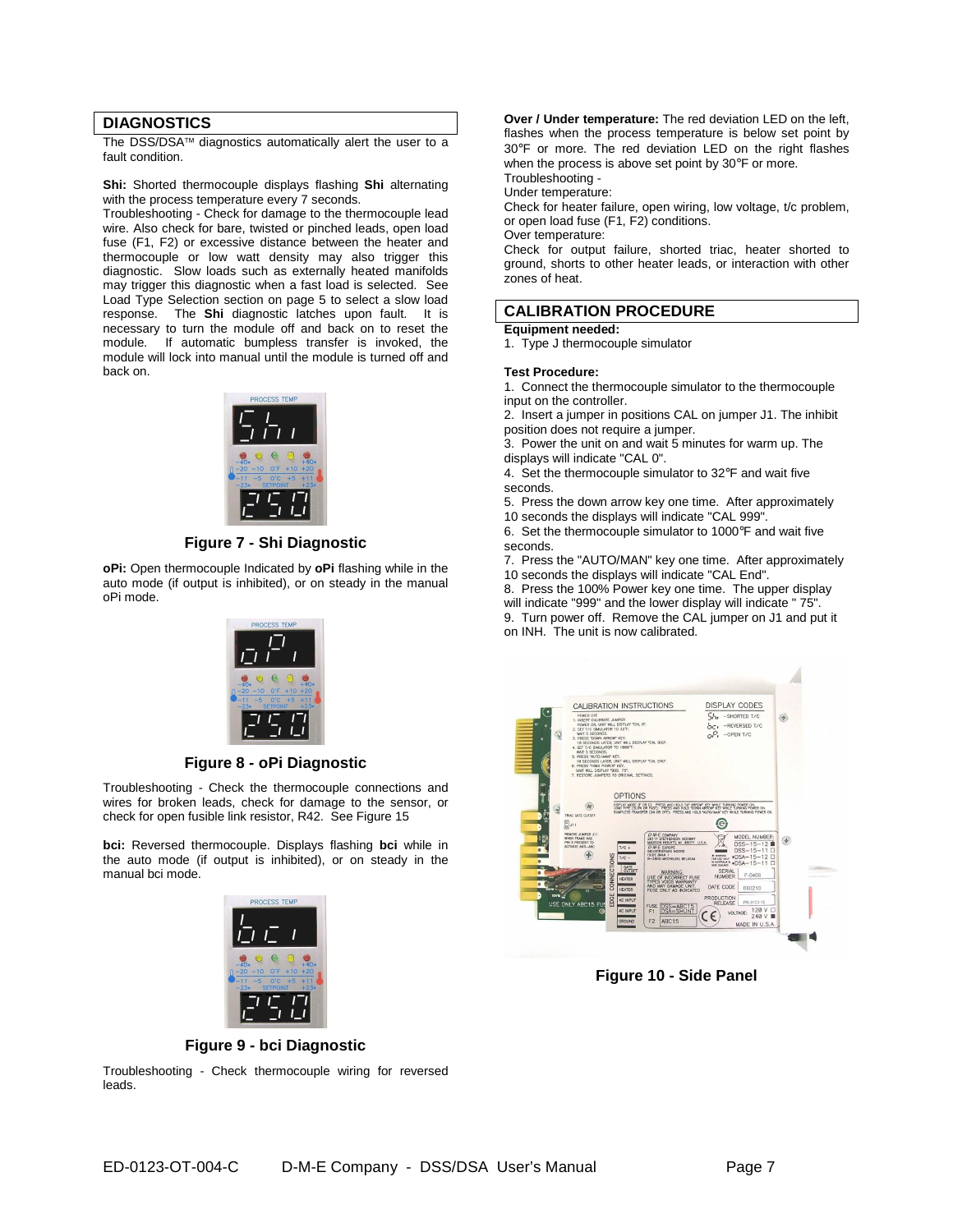#### **COMMUNICATION CONNECTOR COMPATIBILITY**

The Communication Connector strip in your mainframe communicates to all the other modules in the rack. If the communications connector in your mainframe has pins 3 & 4 missing, you must order a new communication strip from D-M-E<sup>®</sup> allowing the alarm feature in this module to function properly with the TAS-05-XX module. It will not work without these pins installed.



**Figure 11 - Connector In Mainframe** 

#### **ANTI-ARC FEATURE/ TRIAC GATE CUTOFF; POWER CONNECTOR COMPATIBILITY**

The modules power output can now be inhibited until the module is fully seated into a mainframe zone connector, if an operator mistakenly inserts the module into the zone slot while under live power.

**NOTE: This feature is meant as a safeguard to reduce the possibility, not prevent, damage to the copper fingers on the module. CAUTION: Never remove or insert modules when mainframe circuit breaker is on.** 

Older main frames do not have a pin in the  $3<sup>rd</sup>$  position from the top. D-M-E supplies a pin with every DSS/DSA module to upgrade existing main frames.

In order for this feature to operate correctly, the zone power connector in the mainframe must have an un-terminated pin installed in the third position of the connector. If this pin is missing, it can be ordered through D-M-E<sup>®</sup> using replacement part RPM0046.

This feature can be disabled on the module by installing jumper J11, Gate Cutoff, located near the modules power connector. See figure 13.

**NOTE: If J11 is removed, and the mainframe power connector pin is missing from position 3, the module will be unable to output any power until J11 is replaced.** 

**NOTE: If you are using a non D-M-E mainframe, or an older D-M-E mainframe that does not have pin 3 installed, install jumper J11. This will however defeat the anti-arc feature.** 



**Figure 12 - Gate Cutoff Jumper, J11**

#### **EUROPEAN CONFORMITY (CE) REQUIREMENTS**

This module is shipped with a 3MM x 10MM screw that is used to secure the module to a mainframe for the purpose of satisfying CE requirements. See figure 14.

When the module is screwed down securely, this module is considered to be CE compliant.



**Figure 13 - CE Compliance**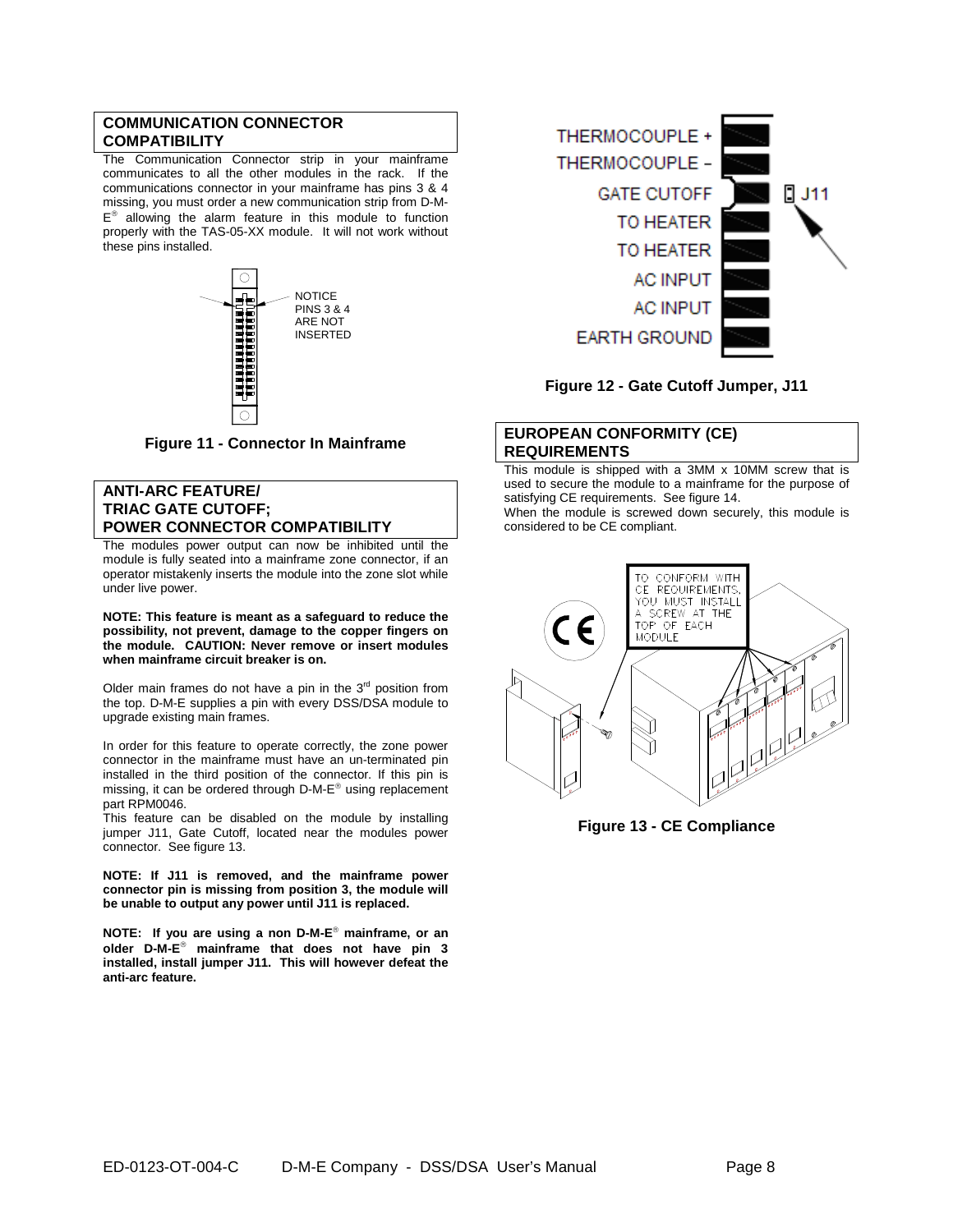#### **REPLACEMENT PARTS LIST:**

To meet warranty requirements, use only D-M-E<sup>®</sup> parts.

| <b>Designator / Description</b>            | Part#             |
|--------------------------------------------|-------------------|
| F1, F2 Fuse, 15 A, 250 VAC                 | ABC <sub>15</sub> |
| The use of lower amperage fuses for        |                   |
| Increased protection is recommended.       |                   |
| F3, Fuse, 200mA, 250 VAC, Cer. Cartridge   | RPM0107           |
| Check module for correct fuse Part #,      |                   |
| older Modules use different F3 Fuse styles |                   |
| R42, 2.2K Flameproof Fusible link resistor | RPM0050           |
| <b>WARNING! DO NOT SUBSTITUTE</b>          |                   |
| Q1, Triac Driver IC                        | <b>RPM0022</b>    |
| Triac, Side Panel, 40 A, 800 VAC           | <b>RPM0054</b>    |
| T1, Transformer, 240/120 VAC               | <b>RPM0091</b>    |
| Power Rocker Switch, 16 A, 250 VAC         | RPM0008           |
| Nylatch fastener, Plunger and Grommet      | <b>NYL0001</b>    |
| Handle, Fr. Panel, 15 A modules            | RPM0027           |

#### **RETURN POLICY:**

The D-M-E<sup>®</sup> DSS™ & DSA™ modules are warranted for 3years parts and labor, excluding fuses, triac, & calibration.

Contact D-M-E Customer Service for return authorization for repairs or warranties. Replacement parts are also available through the Customer Service Department.

#### **D-M-E Customer Service**

In U.S.: 1-800-626-6653 1-800-387-6600

SERVICE CENTER U.S.A. D-M-E WORLD HEADQUARTERS 29111 STEPHENSON HIGHWAY MADISON HEIGHTS, MICHIGAN 48071 Fax: 1-800-461-9965 Internet: www.dme.net

DSS®, DSA®, G-Series®, Smart Series®, Smart Start®, and D-M-E<sup>®</sup>, are all registered trade marks of D-M-E Company LLC.

AUSTRALIA: Die Mould Equipment Pty. Ltd. ABN: 69 136 336 840 P.O. Box 1156, Unanderra, N.S.W. 2526, Australia Telephone: + 61 (0) 2 4271 3099 Internet: www.diemouldequipment.com.au

**Never remove or insert modules when mainframe circuit breaker is on.**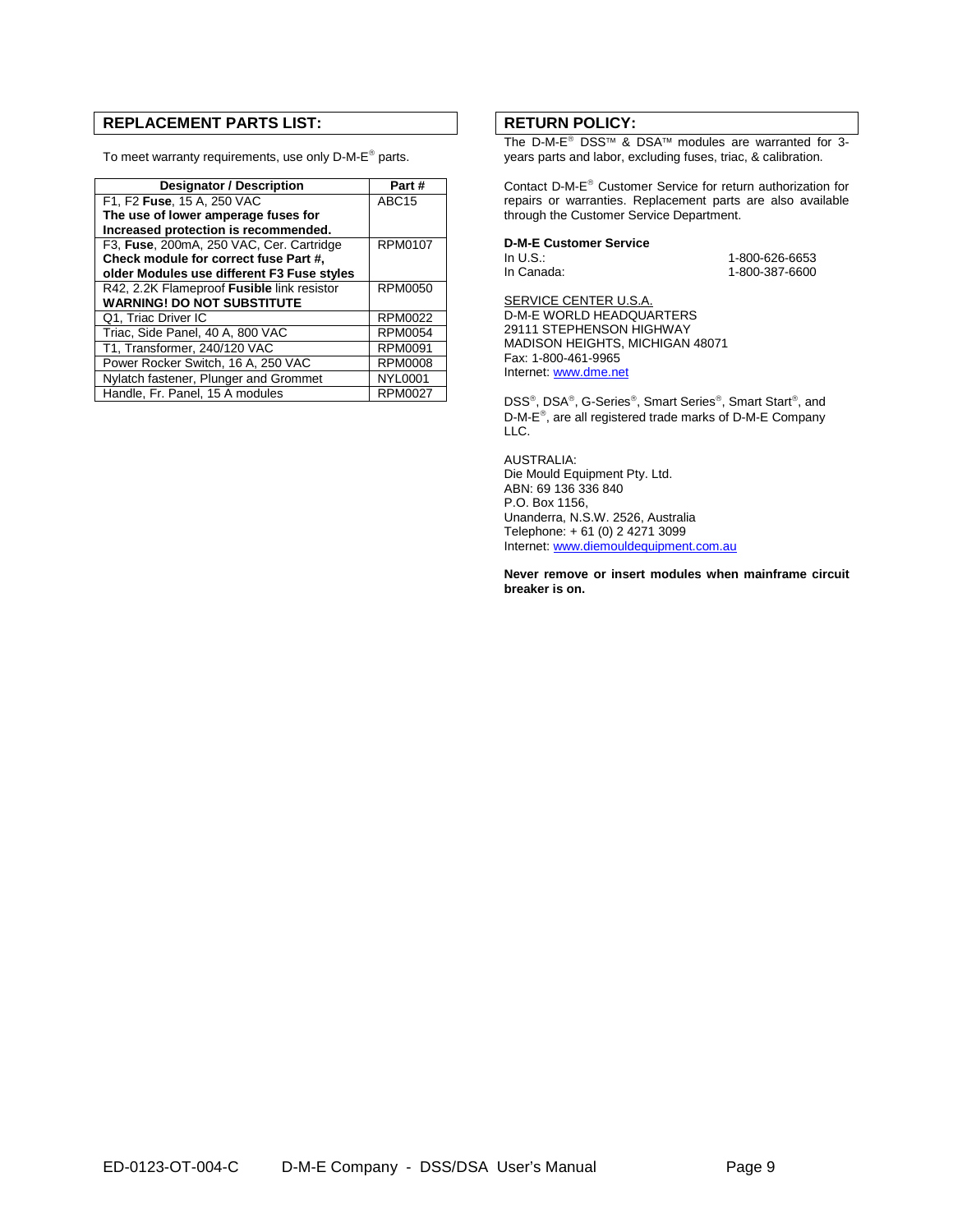